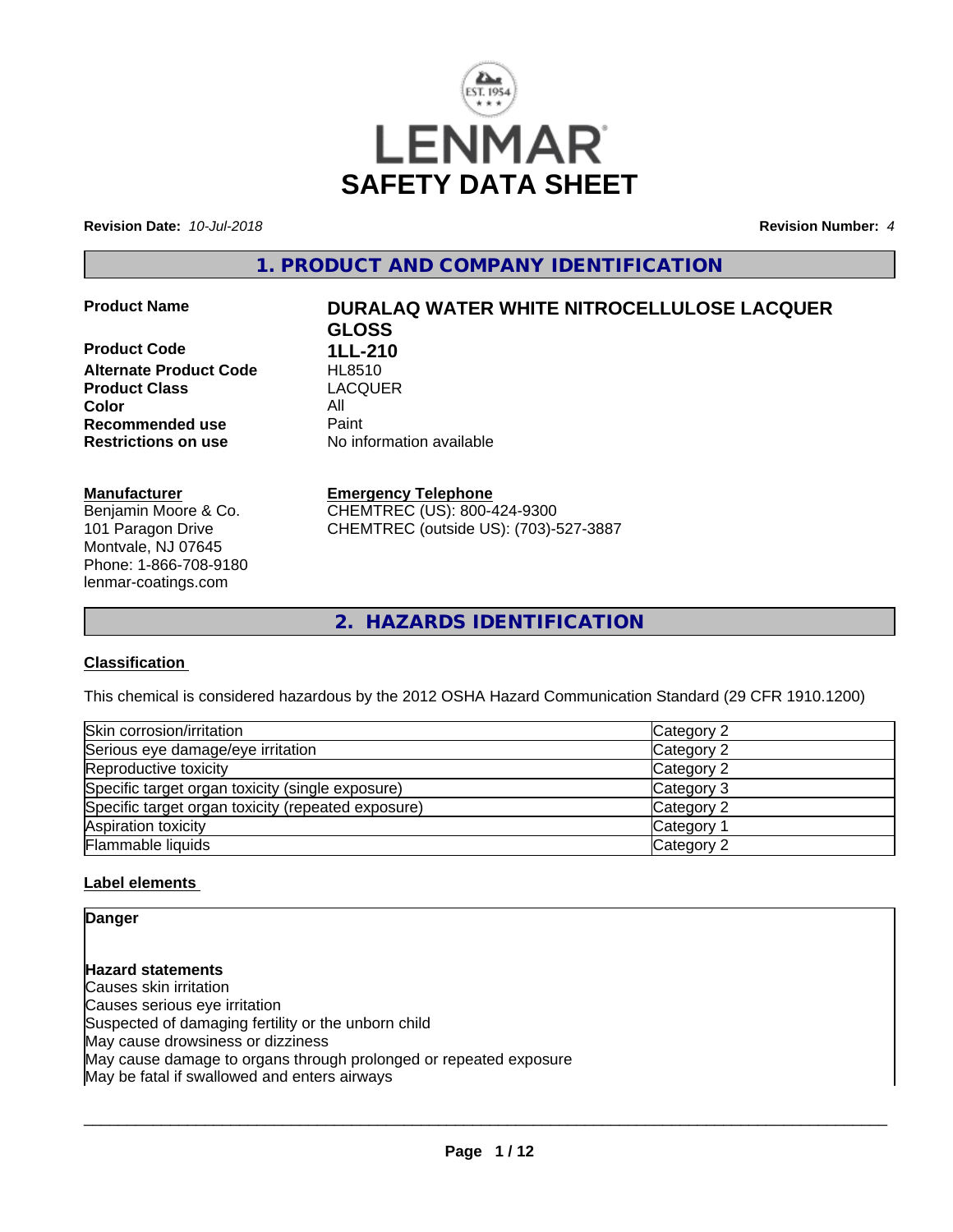Highly flammable liquid and vapor



**Appearance** liquid **Odor** little or no odor

#### **Precautionary Statements - Prevention**

Obtain special instructions before use Do not handle until all safety precautions have been read and understood Use personal protective equipment as required Wash face, hands and any exposed skin thoroughly after handling Wear eye/face protection Do not breathe dust/fume/gas/mist/vapors/spray Use only outdoors or in a well-ventilated area Keep away from heat, hot surfaces, sparks, open flames and other ignition sources. No smoking Keep container tightly closed Ground/bond container and receiving equipment Use explosion-proof electrical/ventilating/lighting/equipment Use only non-sparking tools Take precautionary measures against static discharge Keep cool

\_\_\_\_\_\_\_\_\_\_\_\_\_\_\_\_\_\_\_\_\_\_\_\_\_\_\_\_\_\_\_\_\_\_\_\_\_\_\_\_\_\_\_\_\_\_\_\_\_\_\_\_\_\_\_\_\_\_\_\_\_\_\_\_\_\_\_\_\_\_\_\_\_\_\_\_\_\_\_\_\_\_\_\_\_\_\_\_\_\_\_\_\_

#### **Precautionary Statements - Response**

IF exposed or concerned: Get medical advice/attention

**Eyes**

IF IN EYES: Rinse cautiously with water for several minutes. Remove contact lenses, if present and easy to do. Continue rinsing

If eye irritation persists: Get medical advice/attention

**Skin**

If skin irritation occurs: Get medical advice/attention

IF ON SKIN (or hair): Remove/Take off immediately all contaminated clothing. Rinse skin with water/shower Wash contaminated clothing before reuse

#### **Inhalation**

IF INHALED: Remove victim to fresh air and keep at rest in a position comfortable for breathing **Ingestion**

IF SWALLOWED: Immediately call a POISON CENTER or doctor/physician

Do NOT induce vomiting

**Fire**

In case of fire: Use CO2, dry chemical, or foam for extinction

#### **Precautionary Statements - Storage**

Store locked up Store in a well-ventilated place. Keep container tightly closed

#### **Precautionary Statements - Disposal**

Dispose of contents/container to an approved waste disposal plant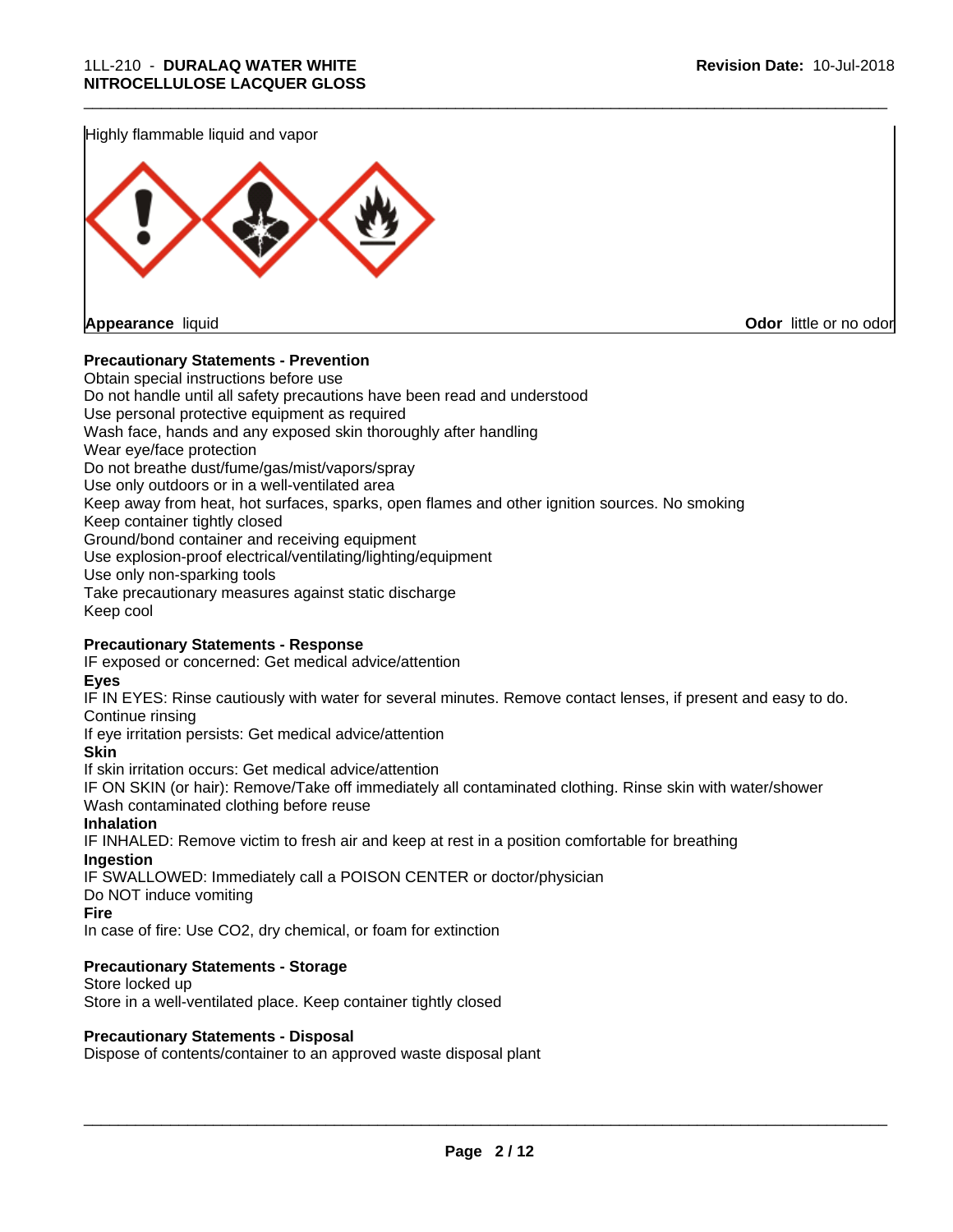#### **Hazards not otherwise classified (HNOC)**

Not applicable

#### **Other information**

No information available

# **3. COMPOSITION INFORMATION ON COMPONENTS**

\_\_\_\_\_\_\_\_\_\_\_\_\_\_\_\_\_\_\_\_\_\_\_\_\_\_\_\_\_\_\_\_\_\_\_\_\_\_\_\_\_\_\_\_\_\_\_\_\_\_\_\_\_\_\_\_\_\_\_\_\_\_\_\_\_\_\_\_\_\_\_\_\_\_\_\_\_\_\_\_\_\_\_\_\_\_\_\_\_\_\_\_\_

| <b>Chemical name</b>    | <b>CAS No.</b> | Weight-% |
|-------------------------|----------------|----------|
| n-Butyl acetate         | 123-86-4       | 25       |
| Acetone                 | 67-64-1        | 20       |
| VM&P naphtha            | 64742-89-8     | 15       |
| Toluene                 | 108-88-3       | 15       |
| cellulose, nitrate      | 9004-70-0      | 10       |
| Isopropyl alcohol       | 67-63-0        | 10       |
| Ethanol                 | 64-17-5        | 5        |
| Soybean oil, epoxidized | 8013-07-8      |          |
| Isobutyl alcohol        | 78-83-1        |          |
| Octane                  | 111-65-9       |          |
| Heptane                 | 142-82-5       |          |

# **4. FIRST AID MEASURES**

#### **Description of first aid measures**

| <b>General Advice</b>                            | If symptoms persist, call a physician. Show this safety data sheet to the doctor in<br>attendance.                                                                                                                                        |
|--------------------------------------------------|-------------------------------------------------------------------------------------------------------------------------------------------------------------------------------------------------------------------------------------------|
| <b>Eye Contact</b>                               | Immediate medical attention is required. Immediately flush with plenty of water.<br>After initial flushing, remove any contact lenses and continue flushing for at least<br>15 minutes. If eye irritation persists, consult a specialist. |
| <b>Skin Contact</b>                              | Wash off immediately with soap and plenty of water removing all contaminated<br>clothes and shoes. If skin irritation persists, call a physician.                                                                                         |
| <b>Inhalation</b>                                | Move to fresh air. If symptoms persist, call a physician.<br>If not breathing, give artificial respiration. Call a physician immediately.                                                                                                 |
| Ingestion                                        | Clean mouth with water and afterwards drink plenty of water. Do not induce<br>vomiting without medical advice. Never give anything by mouth to an unconscious<br>person. Consult a physician.                                             |
| <b>Protection Of First-Aiders</b>                | Use personal protective equipment.                                                                                                                                                                                                        |
| <b>Most Important</b><br><b>Symptoms/Effects</b> | No information available.                                                                                                                                                                                                                 |
| <b>Notes To Physician</b>                        | Treat symptomatically.                                                                                                                                                                                                                    |
|                                                  | 5. FIRE-FIGHTING MEASURES                                                                                                                                                                                                                 |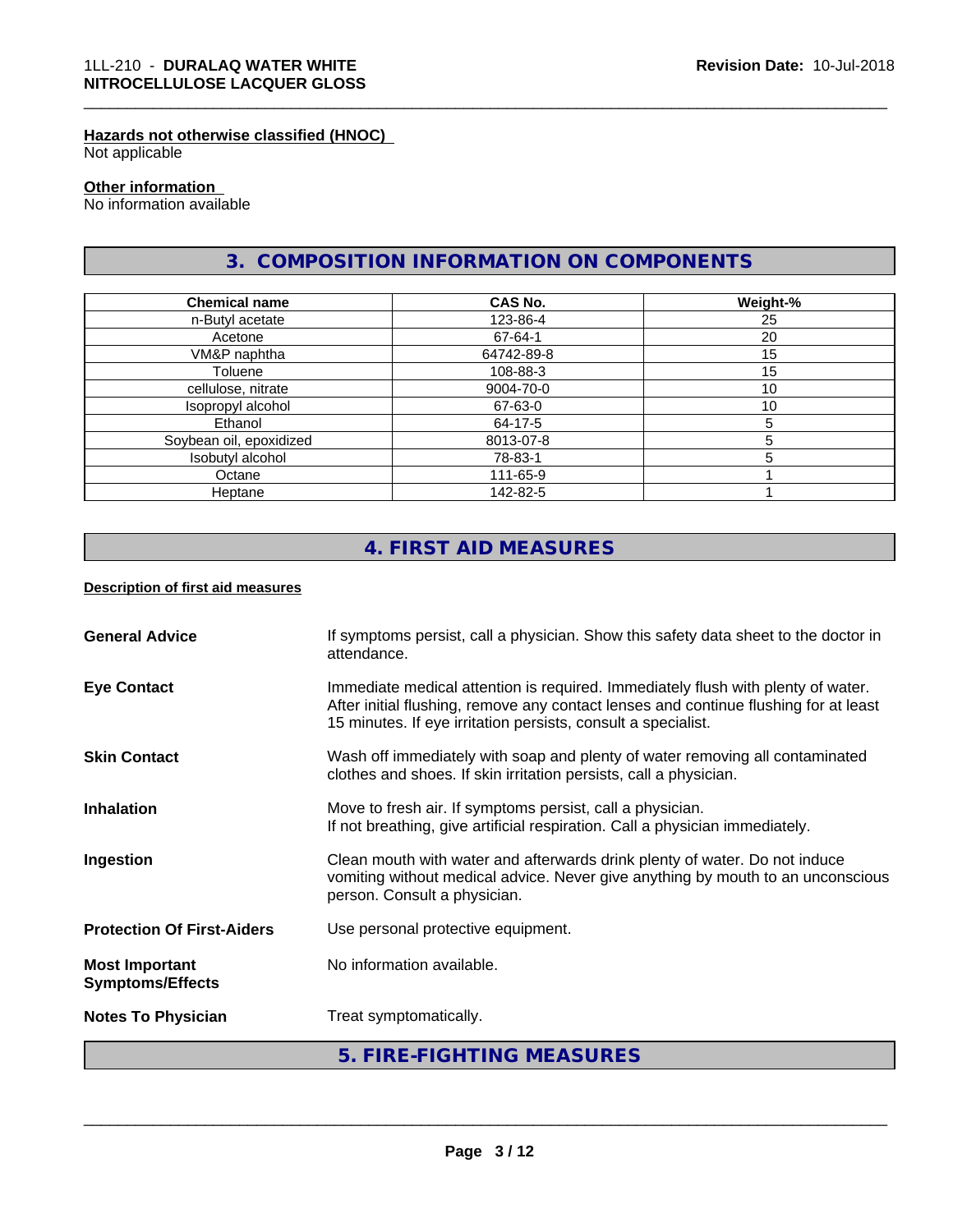| <b>Flammable Properties</b>                                                      | Vapors may travel considerable distance to a source of<br>ignition and flash back. Vapors may cause flash fire.                                                                                                                                                                                |  |
|----------------------------------------------------------------------------------|------------------------------------------------------------------------------------------------------------------------------------------------------------------------------------------------------------------------------------------------------------------------------------------------|--|
| <b>Suitable Extinguishing Media</b>                                              | Foam, dry powder or water. Use extinguishing measures<br>that are appropriate to local circumstances and the<br>surrounding environment.                                                                                                                                                       |  |
| <b>Protective Equipment And Precautions For</b><br><b>Firefighters</b>           | As in any fire, wear self-contained breathing apparatus<br>pressure-demand, MSHA/NIOSH (approved or equivalent)<br>and full protective gear.                                                                                                                                                   |  |
| <b>Hazardous combustion products</b>                                             | Burning may result in carbon dioxide, carbon monoxide<br>and other combustion products of varying composition<br>which may be toxic and/or irritating.                                                                                                                                         |  |
| <b>Specific Hazards Arising From The Chemical</b>                                | Flammable. Flash back possible over considerable<br>distance. Keep product and empty container away from<br>heat and sources of ignition. Closed containers may<br>rupture if exposed to fire or extreme heat. Thermal<br>decomposition can lead to release of irritating gases and<br>vapors. |  |
| <b>Sensitivity To Mechanical Impact</b>                                          | No.                                                                                                                                                                                                                                                                                            |  |
| <b>Sensitivity To Static Discharge</b>                                           | Yes                                                                                                                                                                                                                                                                                            |  |
| <b>Flash Point Data</b><br>Flash Point (°F)<br>Flash Point (°C)<br><b>Method</b> | 23<br>$-5$<br><b>PMCC</b>                                                                                                                                                                                                                                                                      |  |
| <b>Flammability Limits In Air</b>                                                |                                                                                                                                                                                                                                                                                                |  |
| Lower flammability limit:<br><b>Upper flammability limit:</b>                    | Not available<br>Not available                                                                                                                                                                                                                                                                 |  |
| Health: 2<br><b>Flammability: 3</b><br><b>NFPA</b>                               | <b>Instability: 1</b><br><b>Special: Not Applicable</b>                                                                                                                                                                                                                                        |  |
|                                                                                  |                                                                                                                                                                                                                                                                                                |  |

\_\_\_\_\_\_\_\_\_\_\_\_\_\_\_\_\_\_\_\_\_\_\_\_\_\_\_\_\_\_\_\_\_\_\_\_\_\_\_\_\_\_\_\_\_\_\_\_\_\_\_\_\_\_\_\_\_\_\_\_\_\_\_\_\_\_\_\_\_\_\_\_\_\_\_\_\_\_\_\_\_\_\_\_\_\_\_\_\_\_\_\_\_

#### **NFPA Legend**

- 0 Not Hazardous
- 1 Slightly
- 2 Moderate
- 3 High
- 4 Severe

*The ratings assigned are only suggested ratings, the contractor/employer has ultimate responsibilities for NFPA ratings where this system is used.*

*Additional information regarding the NFPA rating system is available from the National Fire Protection Agency (NFPA) at www.nfpa.org.*

## **6. ACCIDENTAL RELEASE MEASURES**

Personal Precautions **Remove all sources of ignition.** Take precautions to prevent flashback. Ground and bond all containers and handling equipment. Take precautionary measures against static discharges. Ensure adequate ventilation. Avoid contact with skin,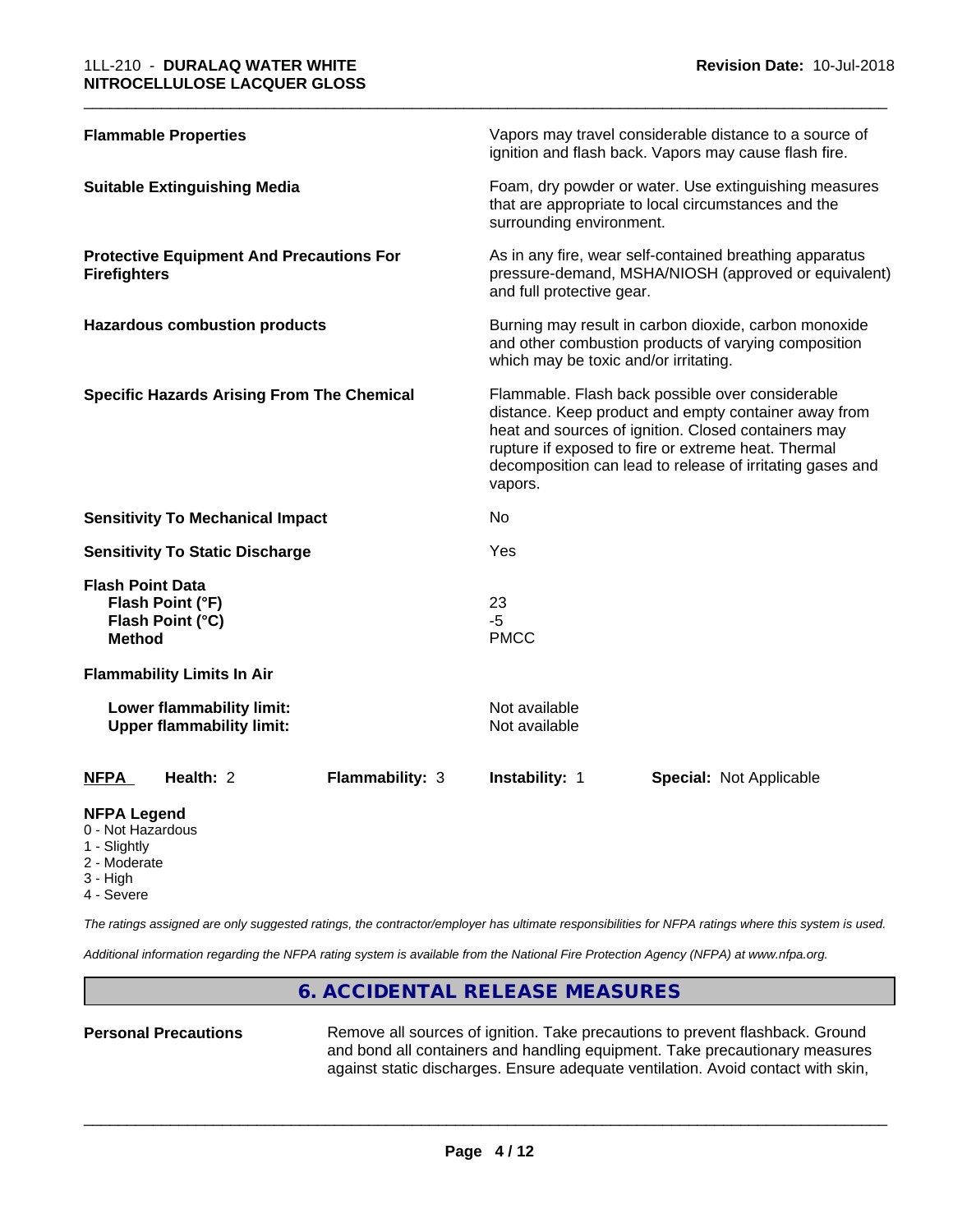|                                  | eyes and clothing. Use personal protective equipment.                                                                                                                                                                                                                                                                                                                                                                                                                                                                                                                                                                                                                                     |
|----------------------------------|-------------------------------------------------------------------------------------------------------------------------------------------------------------------------------------------------------------------------------------------------------------------------------------------------------------------------------------------------------------------------------------------------------------------------------------------------------------------------------------------------------------------------------------------------------------------------------------------------------------------------------------------------------------------------------------------|
| <b>Other Information</b>         | Prevent further leakage or spillage if safe to do so. Do not allow material to<br>contaminate ground water system. Prevent product from entering drains. Do not<br>flush into surface water or sanitary sewer system. Local authorities should be<br>advised if significant spillages cannot be contained.                                                                                                                                                                                                                                                                                                                                                                                |
| <b>Environmental precautions</b> | See Section 12 for additional Ecological Information.                                                                                                                                                                                                                                                                                                                                                                                                                                                                                                                                                                                                                                     |
| <b>Methods for Cleaning Up</b>   | Dam up. Soak up with inert absorbent material. Use a non-sparking or explosion<br>proof means to transfer material to a sealed, appropriate container for disposal.<br>Clean contaminated surface thoroughly.                                                                                                                                                                                                                                                                                                                                                                                                                                                                             |
|                                  | 7. HANDLING AND STORAGE                                                                                                                                                                                                                                                                                                                                                                                                                                                                                                                                                                                                                                                                   |
| <b>Handling</b>                  | Avoid contact with skin, eyes and clothing. Wear personal protective equipment.<br>Do not breathe vapors or spray mist. Use only in ventilated areas. Prevent vapor<br>build-up by providing adequate ventilation during and after use.<br>Take precautionary measures against static discharges. To avoid ignition of<br>vapors by static electricity discharge, all metal parts of the equipment must be<br>grounded. Keep away from heat, sparks and flame. Do not smoke. Extinguish all<br>flames and pilot lights, and turn off stoves, heaters, electric motors and other<br>sources of ignition during use and until all vapors are gone. Ignition and/or flash<br>back may occur. |
| <b>Storage</b>                   | Keep containers tightly closed in a dry, cool and well-ventilated place. Keep away                                                                                                                                                                                                                                                                                                                                                                                                                                                                                                                                                                                                        |
|                                  | from heat. Keep away from open flames, hot surfaces and sources of ignition.<br>Keep in properly labeled containers. Keep out of the reach of children.                                                                                                                                                                                                                                                                                                                                                                                                                                                                                                                                   |
| <b>Incompatible Materials</b>    | Incompatible with strong acids and bases and strong oxidizing agents.                                                                                                                                                                                                                                                                                                                                                                                                                                                                                                                                                                                                                     |

\_\_\_\_\_\_\_\_\_\_\_\_\_\_\_\_\_\_\_\_\_\_\_\_\_\_\_\_\_\_\_\_\_\_\_\_\_\_\_\_\_\_\_\_\_\_\_\_\_\_\_\_\_\_\_\_\_\_\_\_\_\_\_\_\_\_\_\_\_\_\_\_\_\_\_\_\_\_\_\_\_\_\_\_\_\_\_\_\_\_\_\_\_

**Technical measures/Precautions**Ensure adequate ventilation. Use only where airflow will keep vapors from building up in or near the work area in adjoining rooms. Comply with all national, state, and local codes pertaining to the storage, handling, dispensing and disposal of flammable liquids.

> Dissipate static electricity during transfer by grounding and bonding containers and equipment before transferring material. All equipment should be non-sparking and explosion proof. Use explosion proof electrical equipment for ventilation, lighting and material handling.

**8. EXPOSURE CONTROLS/PERSONAL PROTECTION**

#### **Exposure Limits**

| <b>Chemical name</b> | <b>ACGIH TLV</b> | <b>OSHA PEL</b>              |
|----------------------|------------------|------------------------------|
| n-Butyl acetate      | 150 ppm - TWA    | 150 ppm - TWA                |
|                      | 200 ppm - STEL   | 710 mg/m <sup>3</sup> - TWA  |
| Acetone              | 250 ppm - TWA    | 1000 ppm - TWA               |
|                      | 500 ppm - STEL   | 2400 mg/m <sup>3</sup> - TWA |
| Toluene              | 20 ppm - TWA     | 200 ppm - TWA                |
|                      |                  | 300 ppm - Ceiling            |
| Isopropyl alcohol    | 200 ppm - TWA    | $400$ ppm - TWA              |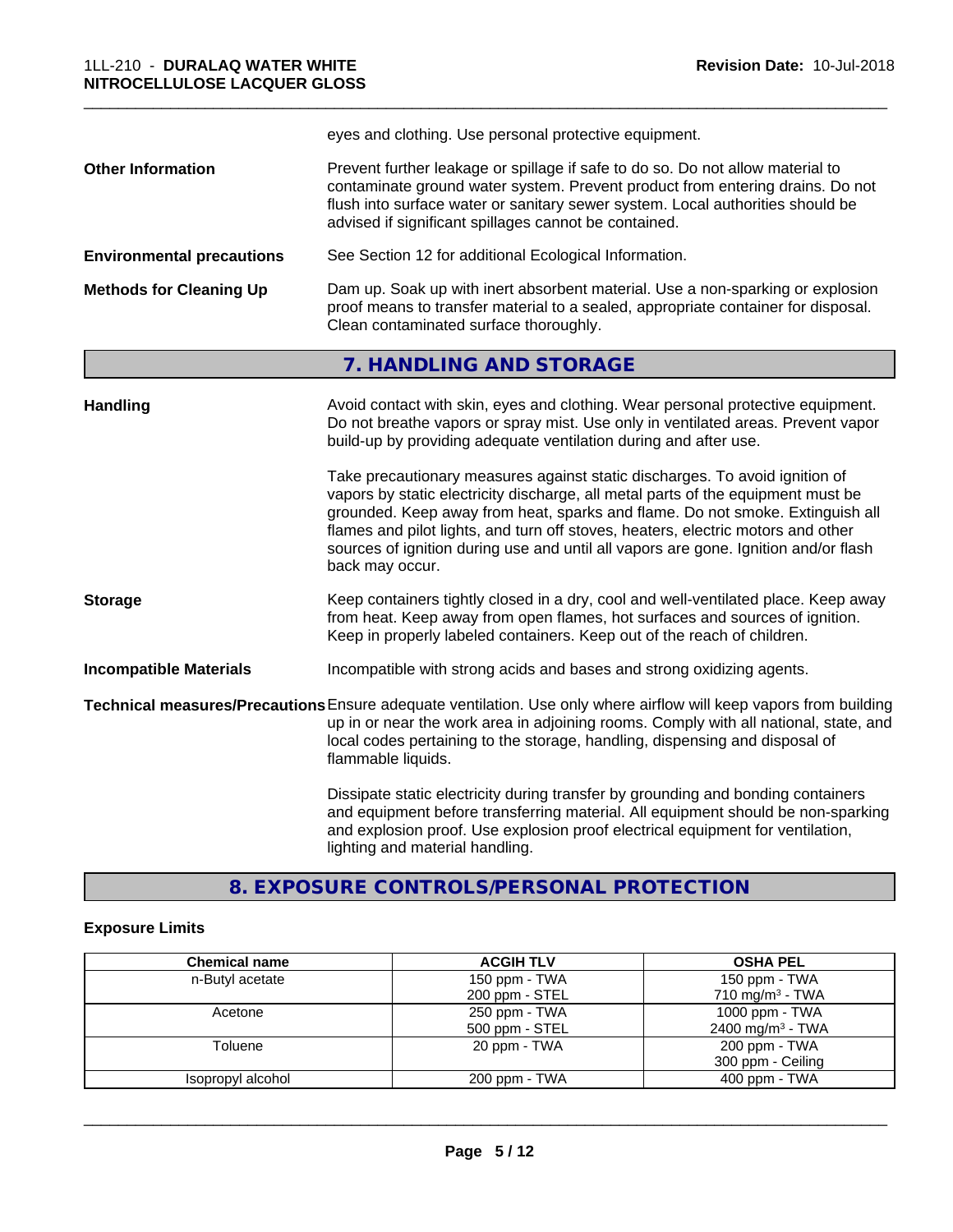|                  | 400 ppm - STEL  | 980 mg/m <sup>3</sup> - TWA  |
|------------------|-----------------|------------------------------|
| Ethanol          | 1000 ppm - STEL | 1000 ppm - TWA               |
|                  |                 | 1900 mg/m <sup>3</sup> - TWA |
| Isobutyl alcohol | 50 ppm - TWA    | 100 ppm - TWA                |
|                  |                 | $300 \text{ mg/m}^3$ - TWA   |
| Octane           | 300 ppm - TWA   | 500 ppm - TWA                |
|                  |                 | 2350 mg/m <sup>3</sup> - TWA |
| Heptane          | $400$ ppm - TWA | 500 ppm - TWA                |
|                  | 500 ppm - STEL  | 2000 mg/m <sup>3</sup> - TWA |

\_\_\_\_\_\_\_\_\_\_\_\_\_\_\_\_\_\_\_\_\_\_\_\_\_\_\_\_\_\_\_\_\_\_\_\_\_\_\_\_\_\_\_\_\_\_\_\_\_\_\_\_\_\_\_\_\_\_\_\_\_\_\_\_\_\_\_\_\_\_\_\_\_\_\_\_\_\_\_\_\_\_\_\_\_\_\_\_\_\_\_\_\_

#### **Legend**

ACGIH - American Conference of Governmental Industrial Hygienists Exposure Limits OSHA - Occupational Safety & Health Administration Exposure Limits N/E - Not Established

#### **Appropriate engineering**

#### **controls**

| Ensure adequate ventilation, especially in confined areas.<br><b>Engineering Measures</b> |  |
|-------------------------------------------------------------------------------------------|--|
|-------------------------------------------------------------------------------------------|--|

# **Personal Protective Equipment**

| <b>Eye/Face Protection</b>    | Safety glasses with side-shields. If splashes are likely to occur, wear Tightly                                                                             |
|-------------------------------|-------------------------------------------------------------------------------------------------------------------------------------------------------------|
|                               | fitting safety goggles.                                                                                                                                     |
| <b>Skin Protection</b>        | Long sleeved clothing. Protective gloves.                                                                                                                   |
| <b>Respiratory Protection</b> | Use only with adequate ventilation. In operations where exposure limits are                                                                                 |
|                               | exceeded, use a NIOSH approved respirator that has been selected by a                                                                                       |
|                               | technically qualified person for the specific work conditions. When spraying the<br>product or applying in confined areas, wear a NIOSH approved respirator |
|                               | specified for paint spray or organic vapors.                                                                                                                |
| <b>Hygiene Measures</b>       | Avoid contact with skin, eyes and clothing. Remove and wash contaminated                                                                                    |

# clothing before re-use. Wash thoroughly after handling.

| 9. PHYSICAL AND CHEMICAL PROPERTIES |  |
|-------------------------------------|--|
|-------------------------------------|--|

| Appearance                        | liquid                   |
|-----------------------------------|--------------------------|
| <b>Odor</b>                       | little or no odor        |
| <b>Odor Threshold</b>             | No information available |
| Density (Ibs/gal)                 | $7.4 - 7.8$              |
| <b>Specific Gravity</b>           | $0.89 - 0.93$            |
| рH                                | No information available |
| Viscosity (cps)                   | No information available |
| Solubility(ies)                   | No information available |
| <b>Water solubility</b>           | No information available |
| <b>Evaporation Rate</b>           | No information available |
| Vapor pressure @20 °C (kPa)       | No information available |
| Vapor density                     | No information available |
| Wt. % Solids                      | $20 - 30$                |
| Vol. % Solids                     | $15 - 25$                |
| Wt. % Volatiles                   | $70 - 80$                |
| Vol. % Volatiles                  | 75 - 85                  |
| <b>VOC Regulatory Limit (g/L)</b> | ~< 680                   |
| <b>Boiling Point (°F)</b>         | 132                      |
| <b>Boiling Point (°C)</b>         | 56                       |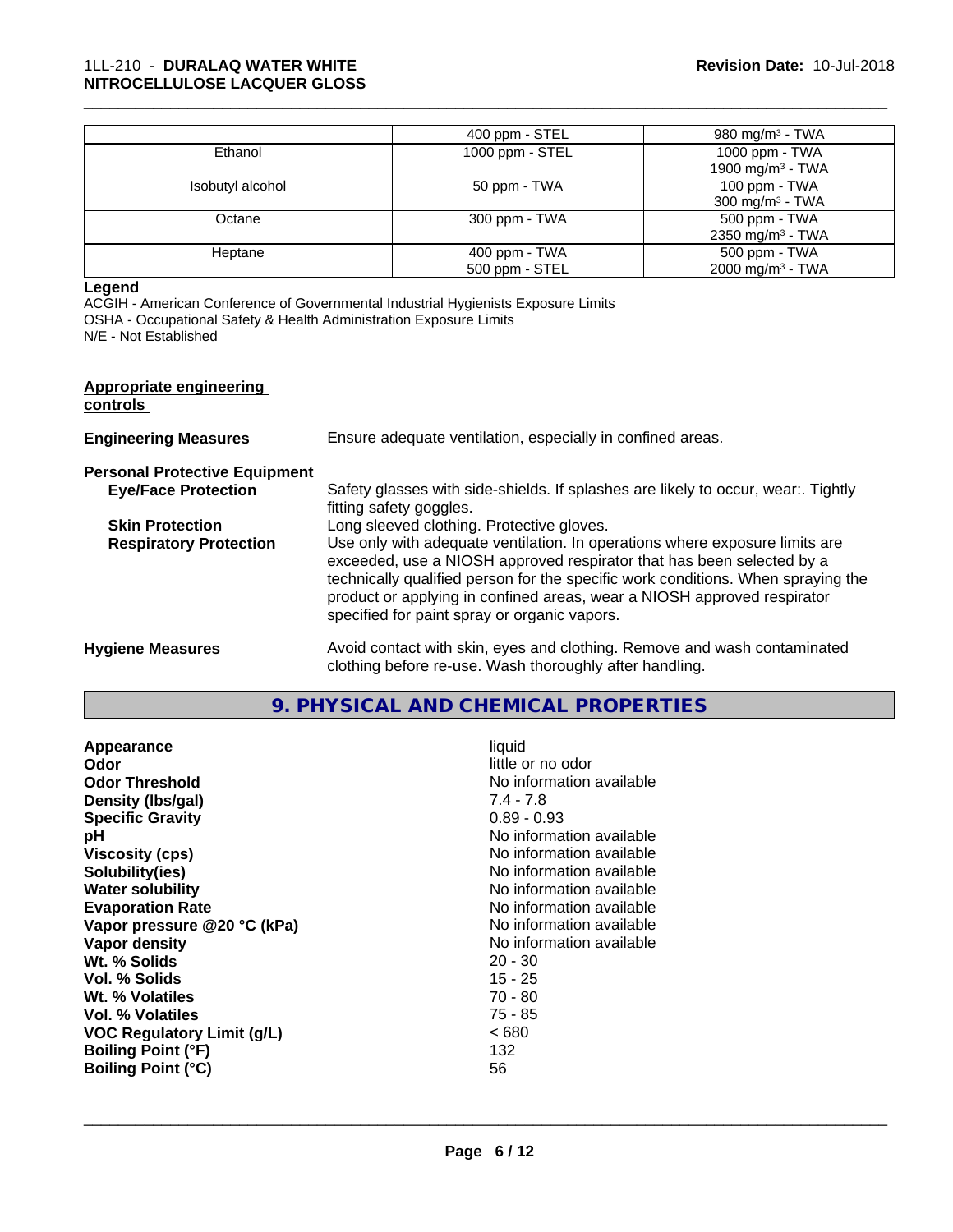| <b>Freezing Point (°F)</b>           | No information available |
|--------------------------------------|--------------------------|
| <b>Freezing Point (°C)</b>           | No information available |
| Flash Point (°F)                     | 23                       |
| Flash Point (°C)                     | -5                       |
| <b>Method</b>                        | <b>PMCC</b>              |
| Flammability (solid, gas)            | Not applicable           |
| <b>Upper flammability limit:</b>     | No information available |
| Lower flammability limit:            | No information available |
| <b>Autoignition Temperature (°F)</b> | No information available |
| <b>Autoignition Temperature (°C)</b> | No information available |
| Decomposition Temperature (°F)       | No information available |
| Decomposition Temperature (°C)       | No information available |
| <b>Partition coefficient</b>         | No information available |

\_\_\_\_\_\_\_\_\_\_\_\_\_\_\_\_\_\_\_\_\_\_\_\_\_\_\_\_\_\_\_\_\_\_\_\_\_\_\_\_\_\_\_\_\_\_\_\_\_\_\_\_\_\_\_\_\_\_\_\_\_\_\_\_\_\_\_\_\_\_\_\_\_\_\_\_\_\_\_\_\_\_\_\_\_\_\_\_\_\_\_\_\_

# **10. STABILITY AND REACTIVITY**

**Possibility of hazardous reactions** None under normal conditions of use.

**Reactivity No data available No data available** 

**Chemical Stability Stability** Stable under normal conditions. Hazardous polymerisation does not occur.

**Conditions to avoid** Conditions **to avoid** Keep away from open flames, hot surfaces, static electricity and sources of ignition. Sparks. Elevated temperature.

**Incompatible Materials Incompatible with strong acids and bases and strong** oxidizing agents.

**Hazardous Decomposition Products** Thermal decomposition can lead to release of irritating gases and vapors.

**11. TOXICOLOGICAL INFORMATION**

| <b>Product Information</b>                                                                 |                                                                                                                                                                                                               |  |
|--------------------------------------------------------------------------------------------|---------------------------------------------------------------------------------------------------------------------------------------------------------------------------------------------------------------|--|
| Information on likely routes of exposure                                                   |                                                                                                                                                                                                               |  |
| <b>Principal Routes of Exposure</b>                                                        | Eye contact, skin contact and inhalation.                                                                                                                                                                     |  |
| <b>Acute Toxicity</b>                                                                      |                                                                                                                                                                                                               |  |
| <b>Product Information</b>                                                                 | Repeated or prolonged exposure to organic solvents may lead to permanent brain<br>and nervous system damage. Intentional misuse by deliberately concentrating and<br>inhaling vapors may be harmful or fatal. |  |
|                                                                                            | Symptoms related to the physical, chemical and toxicological characteristics                                                                                                                                  |  |
| <b>Symptoms</b>                                                                            | No information available                                                                                                                                                                                      |  |
| Delayed and immediate effects as well as chronic effects from short and long-term exposure |                                                                                                                                                                                                               |  |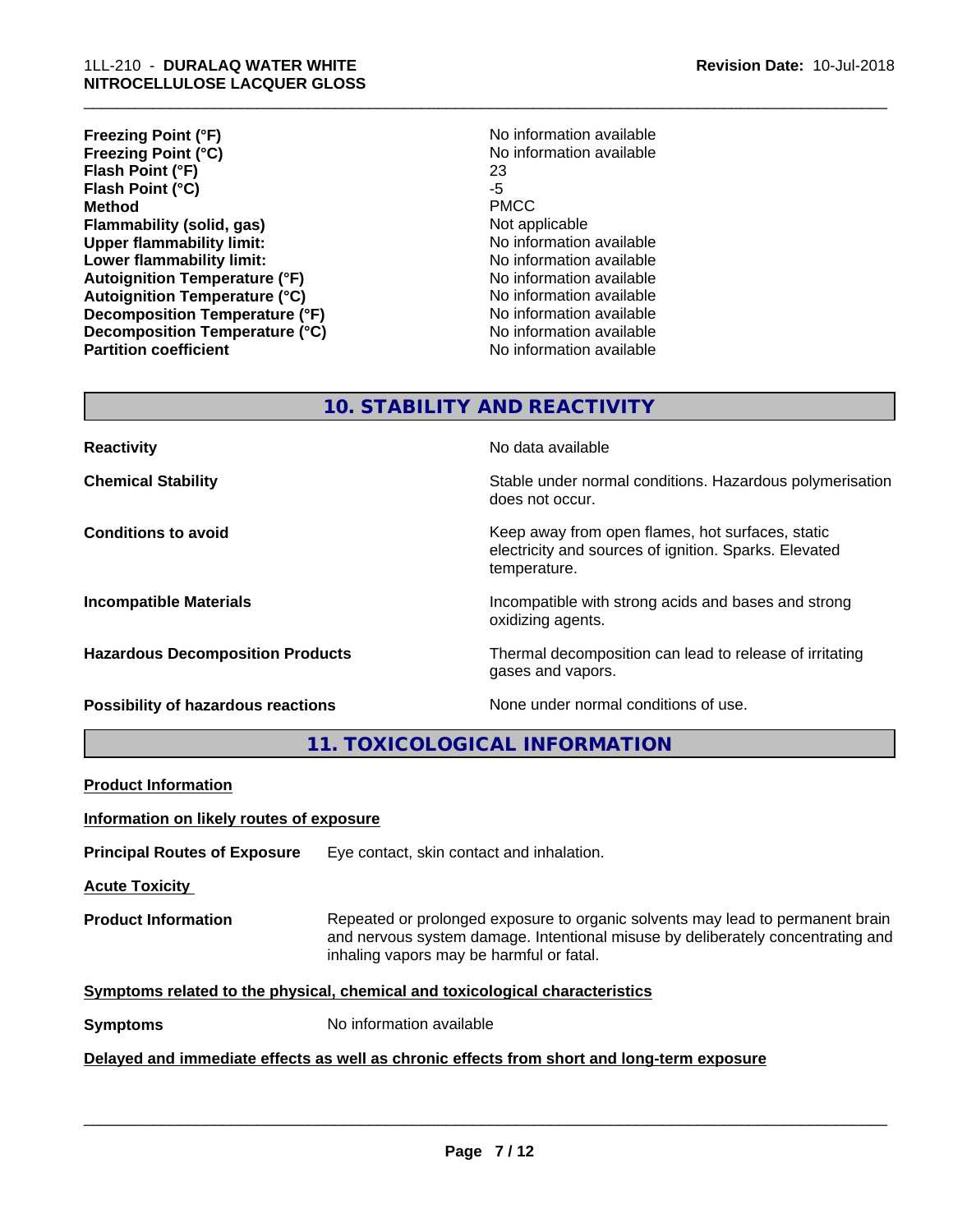#### 1LL-210 - **DURALAQ WATER WHITE NITROCELLULOSE LACQUER GLOSS**

| Eye contact                           | Severely irritating to eyes. May cause burns. Risk of serious damage to eyes.<br>Causes serious eye irritation. May cause redness, itching, and pain.                                                                                                         |
|---------------------------------------|---------------------------------------------------------------------------------------------------------------------------------------------------------------------------------------------------------------------------------------------------------------|
| <b>Skin contact</b>                   | May cause skin irritation and/or dermatitis. Prolonged skin contact may defat the<br>skin and produce dermatitis.                                                                                                                                             |
| Ingestion                             | Harmful if swallowed. Ingestion may cause irritation to mucous membranes. Small<br>amounts of this product aspirated into the respiratory system during ingestion or<br>vomiting may cause mild to severe pulmonary injury, possibly progressing to<br>death. |
| <b>Inhalation</b>                     | Harmful by inhalation. High vapor / aerosol concentrations are irritating to the<br>eyes, nose, throat and lungs and may cause headaches, dizziness, drowsiness,<br>unconsciousness, and other central nervous system effects.                                |
| <b>Sensitization</b>                  | No information available                                                                                                                                                                                                                                      |
| <b>Neurological Effects</b>           | No information available.                                                                                                                                                                                                                                     |
| <b>Mutagenic Effects</b>              | No information available.                                                                                                                                                                                                                                     |
| <b>Reproductive Effects</b>           | Possible risk of impaired fertility. Possible risk of harm to the unborn child.                                                                                                                                                                               |
| <b>Developmental Effects</b>          | No information available.                                                                                                                                                                                                                                     |
| <b>Target organ effects</b>           | No information available.                                                                                                                                                                                                                                     |
| <b>STOT - repeated exposure</b>       | Causes damage to organs through prolonged or repeated exposure if inhaled.<br>May cause disorder and damage to the. liver. kidney. spleen. blood. Central<br>nervous system.                                                                                  |
| <b>STOT - single exposure</b>         | May cause disorder and damage to the. Respiratory system. Central nervous<br>system.                                                                                                                                                                          |
| Other adverse effects                 | No information available.                                                                                                                                                                                                                                     |
| <b>Aspiration Hazard</b>              | May be harmful if swallowed and enters airways. Small amounts of this product<br>aspirated into the respiratory system during ingestion or vomiting may cause mild<br>to severe pulmonary injury, possibly progressing to death.                              |
| <b>Numerical measures of toxicity</b> |                                                                                                                                                                                                                                                               |
|                                       |                                                                                                                                                                                                                                                               |

\_\_\_\_\_\_\_\_\_\_\_\_\_\_\_\_\_\_\_\_\_\_\_\_\_\_\_\_\_\_\_\_\_\_\_\_\_\_\_\_\_\_\_\_\_\_\_\_\_\_\_\_\_\_\_\_\_\_\_\_\_\_\_\_\_\_\_\_\_\_\_\_\_\_\_\_\_\_\_\_\_\_\_\_\_\_\_\_\_\_\_\_\_

**The following values are calculated based on chapter 3.1 of the GHS document**

| <b>ATEmix (oral)</b>                 | 6421 mg/kg        |
|--------------------------------------|-------------------|
| <b>ATEmix (dermal)</b>               | 7241 ma/ka        |
| <b>ATEmix (inhalation-dust/mist)</b> | 150.6 $mg/L$      |
| <b>ATEmix (inhalation-vapor)</b>     | $25 \text{ mg/L}$ |

#### **Acute Toxicity Component Information**

n-Butyl acetate LD50 Oral: 10768 mg/kg (Rat) LD50 Dermal: > 17600 mg/kg (Rabbit) LC50 Inhalation (Vapor): ppm (Rat, 4 hr.) Sensitization non-sensitizing (guinea pig) Acetone LD50 Oral: 5800 mg/kg (Rat) Toluene LD50 Oral: 636 mg/kg (Rat) LD50 Dermal: 14100 µL/kg (Rabbit) LC50 Inhalation (Vapor): 49000 mg/m<sup>3</sup> (Rat, 4 hr.) Isopropyl alcohol LD50 Oral: mg/kg (Rat) LD50 Dermal: mg/kg (Rabbit)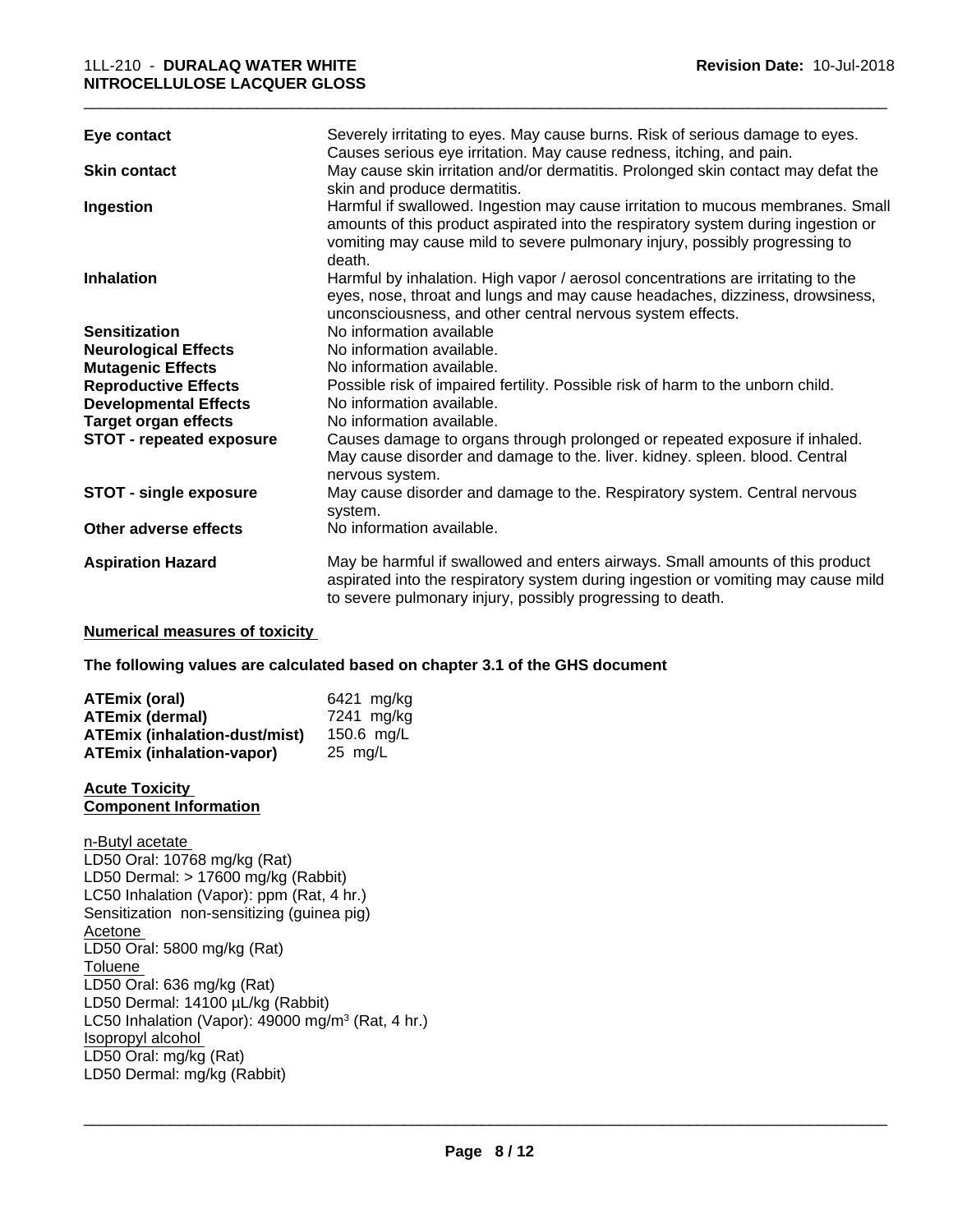LC50 Inhalation (Vapor): ppm (Rat) Ethanol LD50 Oral: mg/kg (Rat) LC50 Inhalation (Vapor): ppm (Rat, 10 hr.) Isobutyl alcohol LD50 Oral: 2460 mg/kg (Rat) LD50 Dermal: 3400 mg/kg (Rabbit) LC50 Inhalation (Vapor): 19200 mg/m<sup>3</sup> (Rat, 4 hr.) Heptane LC50 Inhalation (Vapor): 103000 mg/m<sup>3</sup> (Rat, 4 hr.)

#### **Carcinogenicity**

*There are no known carcinogenic chemicals in this product above reportable levels.*

**12. ECOLOGICAL INFORMATION**

## **Ecotoxicity Effects**

The environmental impact of this product has not been fully investigated.

#### **Product Information**

#### **Acute Toxicity to Fish**

No information available

#### **Acute Toxicity to Aquatic Invertebrates**

No information available

#### **Acute Toxicity to Aquatic Plants**

No information available

#### **Persistence / Degradability**

No information available.

#### **Bioaccumulation**

There is no data for this product.

#### **Mobility in Environmental Media**

No information available.

#### **Ozone**

Not applicable

#### **Component Information**

#### **Acute Toxicity to Fish**

#### n-Butyl acetate LC50: 18 mg/L (Fathead Minnow - 96 hr.) Acetone LC50: 8300 (Bluegill - 96 hr.) mg/L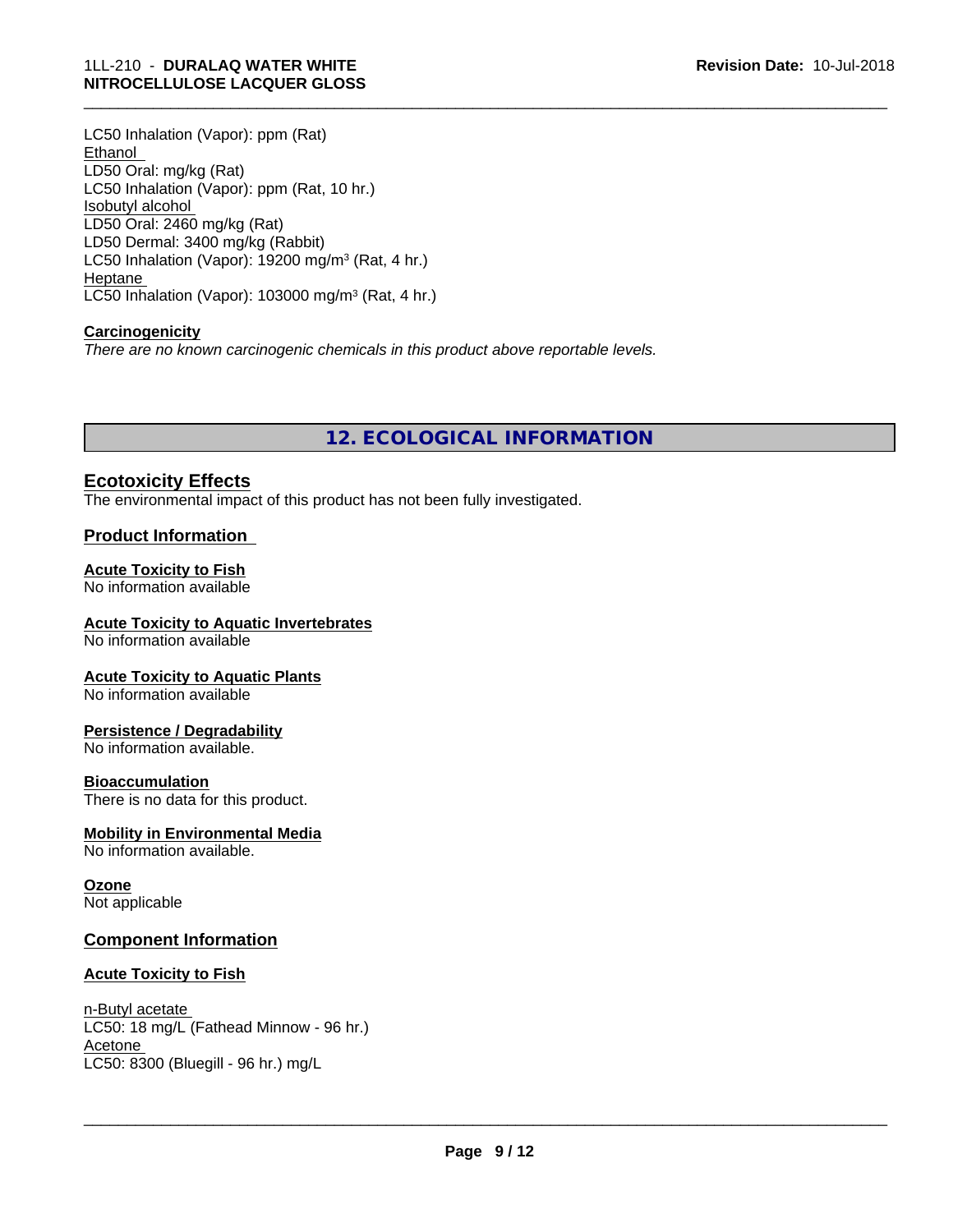#### **Acute Toxicity to Aquatic Invertebrates**

n-Butyl acetate EC50: 72.8 mg/L (Daphnia magna - 48 hr.) Acetone EC50: 12600 mg/L (Daphnia magna - 48 hr.)

#### **Acute Toxicity to Aquatic Plants**

#### n-Butyl acetate EC50: 674.7 mg/L (Green algae (Scenedesmus subspicatus), 72 hrs.)

## **13. DISPOSAL CONSIDERATIONS**

\_\_\_\_\_\_\_\_\_\_\_\_\_\_\_\_\_\_\_\_\_\_\_\_\_\_\_\_\_\_\_\_\_\_\_\_\_\_\_\_\_\_\_\_\_\_\_\_\_\_\_\_\_\_\_\_\_\_\_\_\_\_\_\_\_\_\_\_\_\_\_\_\_\_\_\_\_\_\_\_\_\_\_\_\_\_\_\_\_\_\_\_\_

| <b>Waste Disposal Method</b>   | Dispose of in accordance with federal, state, and local regulations. Local<br>requirements may vary, consult your sanitation department or state-designated<br>environmental protection agency for more disposal options. |
|--------------------------------|---------------------------------------------------------------------------------------------------------------------------------------------------------------------------------------------------------------------------|
| <b>Empty Container Warning</b> | Emptied containers may retain product residue. Follow label warnings even after<br>container is emptied. Residual vapors may explode on ignition.                                                                         |

## **14. TRANSPORT INFORMATION**

| <b>DOT</b><br><b>Proper Shipping Name</b><br><b>Hazard class</b><br>UN-No.<br><b>Packing Group</b><br><b>Description</b> | <b>PAINT</b><br>3<br>UN1263<br>Ш<br>UN1263, PAINT, 3, II |
|--------------------------------------------------------------------------------------------------------------------------|----------------------------------------------------------|
| <b>ICAO/IATA</b>                                                                                                         | Contact the preparer for further information.            |
| <b>IMDG/IMO</b>                                                                                                          | Contact the preparer for further information.            |
|                                                                                                                          | <b>15. REGULATORY INFORMATION</b>                        |

## **International Inventories**

| <b>TSCA: United States</b> | Yes - All components are listed or exempt. |
|----------------------------|--------------------------------------------|
| <b>DSL: Canada</b>         | Yes - All components are listed or exempt. |

#### **Federal Regulations**

#### **SARA 311/312 hazardous categorization**

| Acute health hazard               | Yes |
|-----------------------------------|-----|
| Chronic Health Hazard             | Yes |
| Fire hazard                       | Yes |
| Sudden release of pressure hazard | N٥  |
| Reactive Hazard                   | Yes |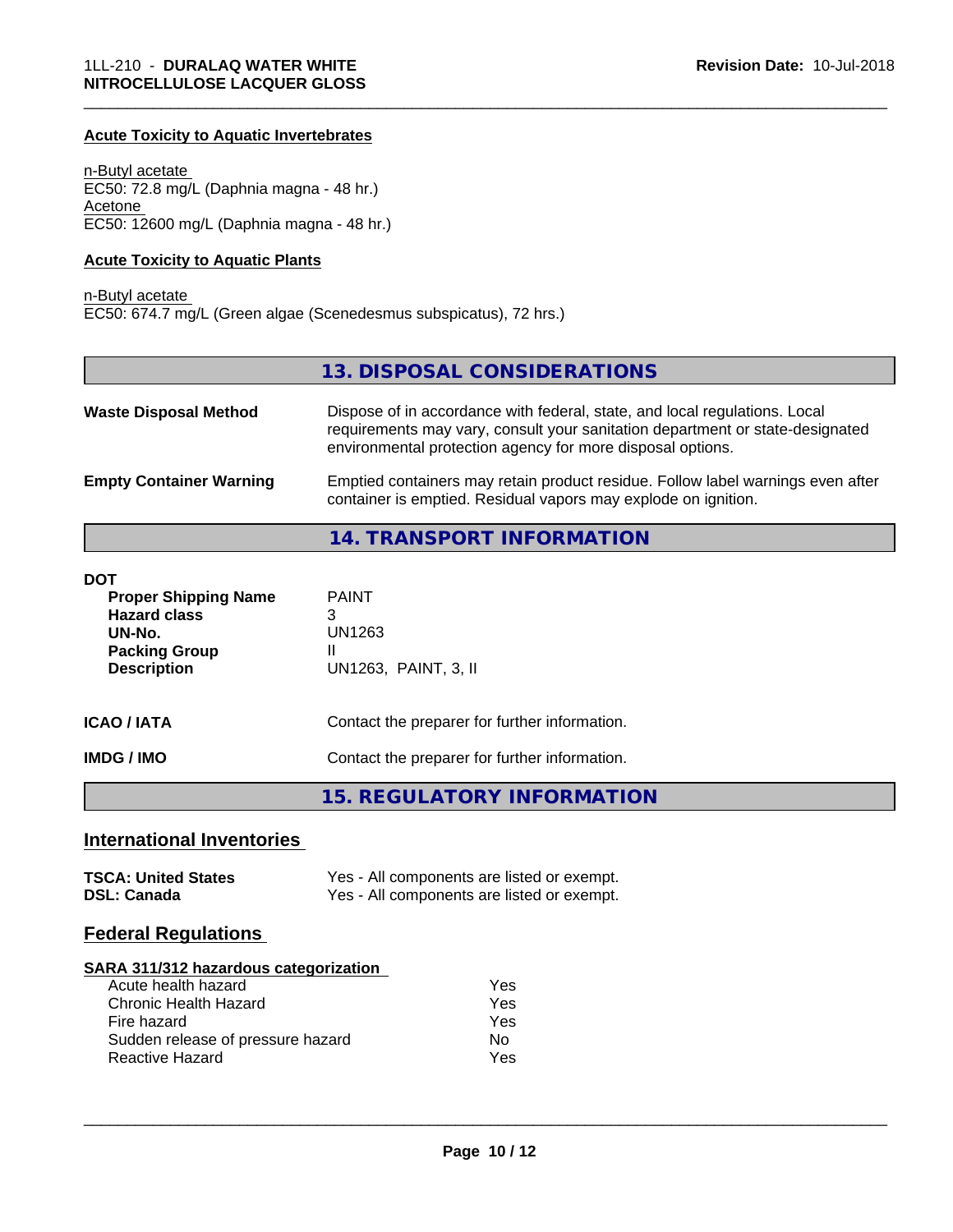#### **SARA 313**

Section 313 of Title III of the Superfund Amendments and Reauthorization Act of 1986 (SARA). This product contains a chemical or chemicals which are subject to the reporting requirements of the Act and Title 40 of the Code of Federal Regulations, Part 372:

| <b>Chemical name</b> | CAS No.  | Weight-% | <b>CERCLA/SARA 313</b><br>(de minimis concentration) |
|----------------------|----------|----------|------------------------------------------------------|
| Toluene              | 108-88-3 | 15       | . .U                                                 |
| Isopropyl alcohol    | 67-63-0  | 10       | . .U                                                 |

\_\_\_\_\_\_\_\_\_\_\_\_\_\_\_\_\_\_\_\_\_\_\_\_\_\_\_\_\_\_\_\_\_\_\_\_\_\_\_\_\_\_\_\_\_\_\_\_\_\_\_\_\_\_\_\_\_\_\_\_\_\_\_\_\_\_\_\_\_\_\_\_\_\_\_\_\_\_\_\_\_\_\_\_\_\_\_\_\_\_\_\_\_

#### **Clean Air Act,Section 112 Hazardous Air Pollutants (HAPs) (see 40 CFR 61)**

This product contains the following HAPs:

| <b>Chemical name</b> | CAS No.  | Weight-% | <b>Hazardous Air Pollutant</b> |
|----------------------|----------|----------|--------------------------------|
|                      |          |          | (HAP)                          |
| oluene               | 108-88-3 | l ə      | isted                          |

#### **US State Regulations**

#### **California Proposition 65**

**A WARNING:** Cancer and Reproductive Harm– www.P65warnings.ca.gov

#### **State Right-to-Know**

| <b>Chemical name</b> | <b>Massachusetts</b> | <b>New Jersey</b> | Pennsylvania |
|----------------------|----------------------|-------------------|--------------|
| n-Butyl acetate      |                      |                   |              |
| Acetone              |                      |                   |              |
| Toluene              |                      |                   |              |
| cellulose, nitrate   |                      |                   |              |
| Isopropyl alcohol    |                      |                   |              |
| Ethanol              |                      |                   |              |
| Isobutyl alcohol     |                      |                   |              |

#### **Legend**

X - Listed

**16. OTHER INFORMATION**

**HMIS** - **Health:** 2\* **Flammability:** 3 **Reactivity:** 1 **PPE:** -

 $\overline{\phantom{a}}$  ,  $\overline{\phantom{a}}$  ,  $\overline{\phantom{a}}$  ,  $\overline{\phantom{a}}$  ,  $\overline{\phantom{a}}$  ,  $\overline{\phantom{a}}$  ,  $\overline{\phantom{a}}$  ,  $\overline{\phantom{a}}$  ,  $\overline{\phantom{a}}$  ,  $\overline{\phantom{a}}$  ,  $\overline{\phantom{a}}$  ,  $\overline{\phantom{a}}$  ,  $\overline{\phantom{a}}$  ,  $\overline{\phantom{a}}$  ,  $\overline{\phantom{a}}$  ,  $\overline{\phantom{a}}$ 

#### **HMIS Legend**

- 0 Minimal Hazard
- 1 Slight Hazard
- 2 Moderate Hazard
- 3 Serious Hazard
- 4 Severe Hazard
- \* Chronic Hazard
- X Consult your supervisor or S.O.P. for "Special" handling instructions.

*Note: The PPE rating has intentionally been left blank. Choose appropriate PPE that will protect employees from the hazards the material will*